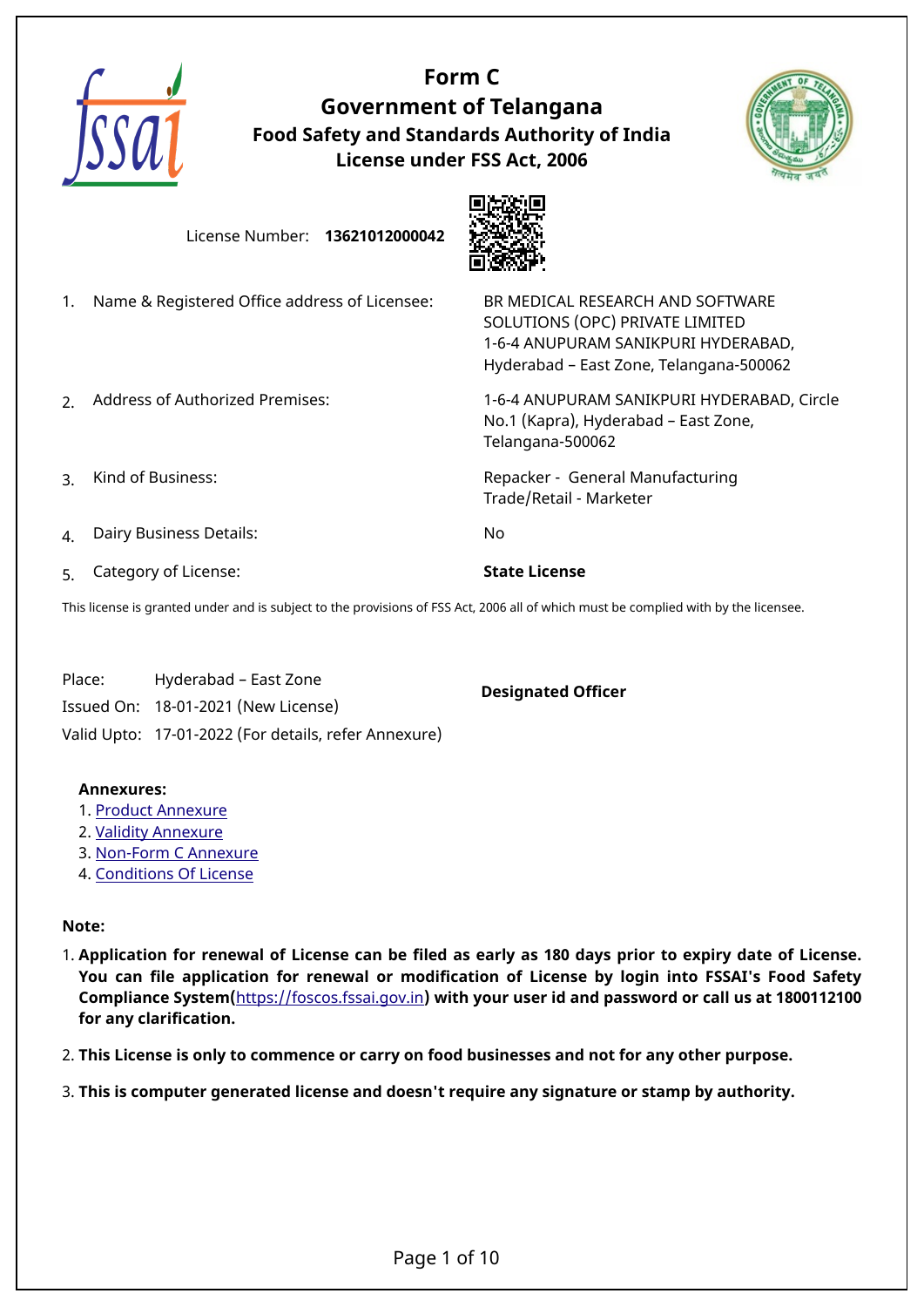#### <span id="page-1-0"></span>**Product Annexure**



**Form C Government of Telangana Food Safety and Standards Authority of India License under FSS Act, 2006**



License Number: **13621012000042**

## **Kind Of Business: Manufacturer - General Manufacturing**

### **Production Capacity(MT / Day): 0.02**

| Sl.No.         | <b>Food Category</b>                                                                                                                                                  | <b>Sub-Food Category</b>                                                                                                                               | <b>Product</b>                                                                      | <b>Kind of</b><br><b>Business</b>      |
|----------------|-----------------------------------------------------------------------------------------------------------------------------------------------------------------------|--------------------------------------------------------------------------------------------------------------------------------------------------------|-------------------------------------------------------------------------------------|----------------------------------------|
| $\mathbf{1}$   | 04 - Fruits and vegetables<br>(including mushrooms<br>and fungi, roots and<br>tubers, fresh pulses and<br>legumes, and aloe vera),<br>seaweeds, and nuts and<br>seeds | 04.2 - Vegetables<br>(including mushrooms<br>and fungi, roots and<br>tubers, pulses and<br>legumes, and aloe vera),<br>seaweeds, and nuts and<br>seeds | Quick Frozen Fried<br>Potatoes [04.2.2.8]                                           | Repacker -<br>General<br>Manufacturing |
| $\overline{2}$ | 04 - Fruits and vegetables<br>(including mushrooms<br>and fungi, roots and<br>tubers, fresh pulses and<br>legumes, and aloe vera),<br>seaweeds, and nuts and<br>seeds | 04.2 - Vegetables<br>(including mushrooms<br>and fungi, roots and<br>tubers, pulses and<br>legumes, and aloe vera),<br>seaweeds, and nuts and<br>seeds | Salted fungi (semi<br>processed products)<br>[04.2.2.3]                             | Repacker -<br>General<br>Manufacturing |
| 3              | 04 - Fruits and vegetables<br>(including mushrooms<br>and fungi, roots and<br>tubers, fresh pulses and<br>legumes, and aloe vera),<br>seaweeds, and nuts and<br>seeds | 04.2 - Vegetables<br>(including mushrooms<br>and fungi, roots and<br>tubers, pulses and<br>legumes, and aloe vera),<br>seaweeds, and nuts and<br>seeds | <b>Thermally Processed</b><br>Vegetables [04.2.2.4]                                 | Repacker -<br>General<br>Manufacturing |
| 4              | 04 - Fruits and vegetables<br>(including mushrooms<br>and fungi, roots and<br>tubers, fresh pulses and<br>legumes, and aloe vera),<br>seaweeds, and nuts and<br>seeds | 04.2 - Vegetables<br>(including mushrooms<br>and fungi, roots and<br>tubers, pulses and<br>legumes, and aloe vera),<br>seaweeds, and nuts and<br>seeds | <b>Canned Tomatoes</b><br>[04.2.2.4]                                                | Repacker -<br>General<br>Manufacturing |
| 5              | 04 - Fruits and vegetables<br>(including mushrooms<br>and fungi, roots and<br>tubers, fresh pulses and<br>legumes, and aloe vera),<br>seaweeds, and nuts and<br>seeds | 04.2 - Vegetables<br>(including mushrooms<br>and fungi, roots and<br>tubers, pulses and<br>legumes, and aloe vera),<br>seaweeds, and nuts and<br>seeds | Vegetable Pulp/Puree<br>with Preservatives for<br>Industrial Use only<br>[04.2.2.6] | Repacker -<br>General<br>Manufacturing |
| 6              | 04 - Fruits and vegetables<br>(including mushrooms                                                                                                                    | 04.2 - Vegetables<br>(including mushrooms                                                                                                              | <b>Canned Chestnuts and</b><br><b>Canned Chestnut Puree</b>                         | Repacker -<br>General                  |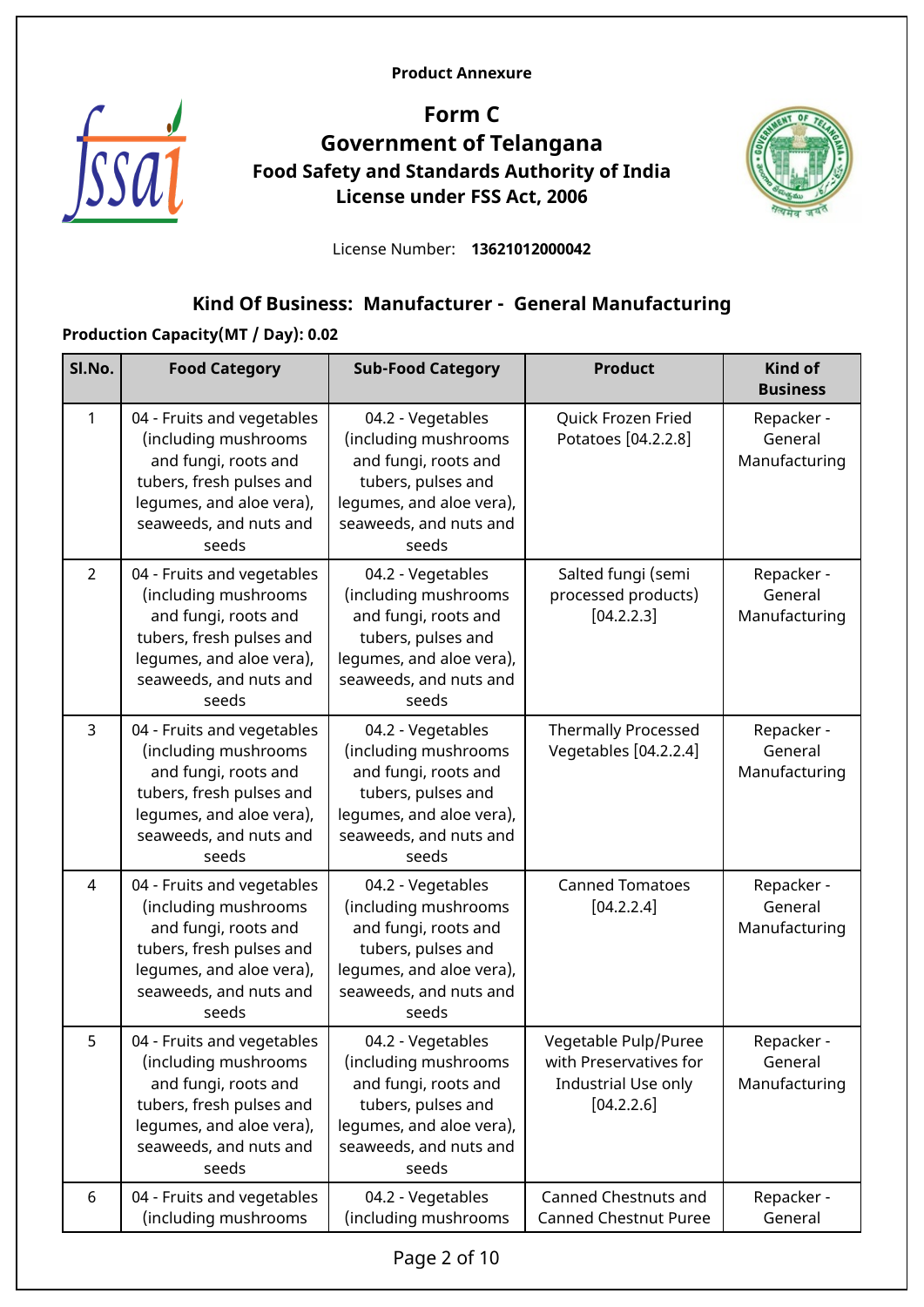| Sl.No.          | <b>Food Category</b>                                                                                                                                                  | <b>Sub-Food Category</b>                                                                                                                               | <b>Product</b>                                                                      | <b>Kind of</b><br><b>Business</b>      |
|-----------------|-----------------------------------------------------------------------------------------------------------------------------------------------------------------------|--------------------------------------------------------------------------------------------------------------------------------------------------------|-------------------------------------------------------------------------------------|----------------------------------------|
|                 | and fungi, roots and<br>tubers, fresh pulses and<br>legumes, and aloe vera),<br>seaweeds, and nuts and<br>seeds                                                       | and fungi, roots and<br>tubers, pulses and<br>legumes, and aloe vera),<br>seaweeds, and nuts and<br>seeds                                              | [04.2.2.4]                                                                          | Manufacturing                          |
| $\overline{7}$  | 04 - Fruits and vegetables<br>(including mushrooms<br>and fungi, roots and<br>tubers, fresh pulses and<br>legumes, and aloe vera),<br>seaweeds, and nuts and<br>seeds | 04.2 - Vegetables<br>(including mushrooms<br>and fungi, roots and<br>tubers, pulses and<br>legumes, and aloe vera),<br>seaweeds, and nuts and<br>seeds | Frozen Vegetables<br>[04.2.2.1]                                                     | Repacker -<br>General<br>Manufacturing |
| 8               | 04 - Fruits and vegetables<br>(including mushrooms<br>and fungi, roots and<br>tubers, fresh pulses and<br>legumes, and aloe vera),<br>seaweeds, and nuts and<br>seeds | 04.2 - Vegetables<br>(including mushrooms<br>and fungi, roots and<br>tubers, pulses and<br>legumes, and aloe vera),<br>seaweeds, and nuts and<br>seeds | <b>Frozen Curried</b><br>Vegetables/Ready-to-Eat<br>Vegetables [04.2.2.8]           | Repacker -<br>General<br>Manufacturing |
| 9               | 04 - Fruits and vegetables<br>(including mushrooms<br>and fungi, roots and<br>tubers, fresh pulses and<br>legumes, and aloe vera),<br>seaweeds, and nuts and<br>seeds | 04.2 - Vegetables<br>(including mushrooms<br>and fungi, roots and<br>tubers, pulses and<br>legumes, and aloe vera),<br>seaweeds, and nuts and<br>seeds | Dried fungi [04.2.2.2]                                                              | Repacker -<br>General<br>Manufacturing |
| 10 <sup>1</sup> | 04 - Fruits and vegetables<br>(including mushrooms<br>and fungi, roots and<br>tubers, fresh pulses and<br>lequmes, and aloe vera),<br>seaweeds, and nuts and<br>seeds | 04.2 - Vegetables<br>(including mushrooms<br>and fungi, roots and<br>tubers, pulses and<br>legumes, and aloe vera),<br>seaweeds, and nuts and<br>seeds | Fungi Grits and Fungi<br>Powder [04.2.2.2]                                          | Repacker -<br>General<br>Manufacturing |
| 11              | 04 - Fruits and vegetables<br>(including mushrooms<br>and fungi, roots and<br>tubers, fresh pulses and<br>legumes, and aloe vera),<br>seaweeds, and nuts and<br>seeds | 04.2 - Vegetables<br>(including mushrooms<br>and fungi, roots and<br>tubers, pulses and<br>lequmes, and aloe vera),<br>seaweeds, and nuts and<br>seeds | Thermally processed<br>Curried Vegetables/<br>Ready to Eat Vegetables<br>[04.2.2.4] | Repacker -<br>General<br>Manufacturing |
| 12              | 04 - Fruits and vegetables<br>(including mushrooms<br>and fungi, roots and<br>tubers, fresh pulses and<br>legumes, and aloe vera),<br>seaweeds, and nuts and<br>seeds | 04.2 - Vegetables<br>(including mushrooms<br>and fungi, roots and<br>tubers, pulses and<br>legumes, and aloe vera),<br>seaweeds, and nuts and<br>seeds | Table Olives [04.2.2.3]                                                             | Repacker -<br>General<br>Manufacturing |
| 13              | 04 - Fruits and vegetables<br>(including mushrooms<br>and fungi, roots and                                                                                            | 04.2 - Vegetables<br>(including mushrooms<br>and fungi, roots and                                                                                      | Ginger paste [04.2.2.6]                                                             | Repacker -<br>General<br>Manufacturing |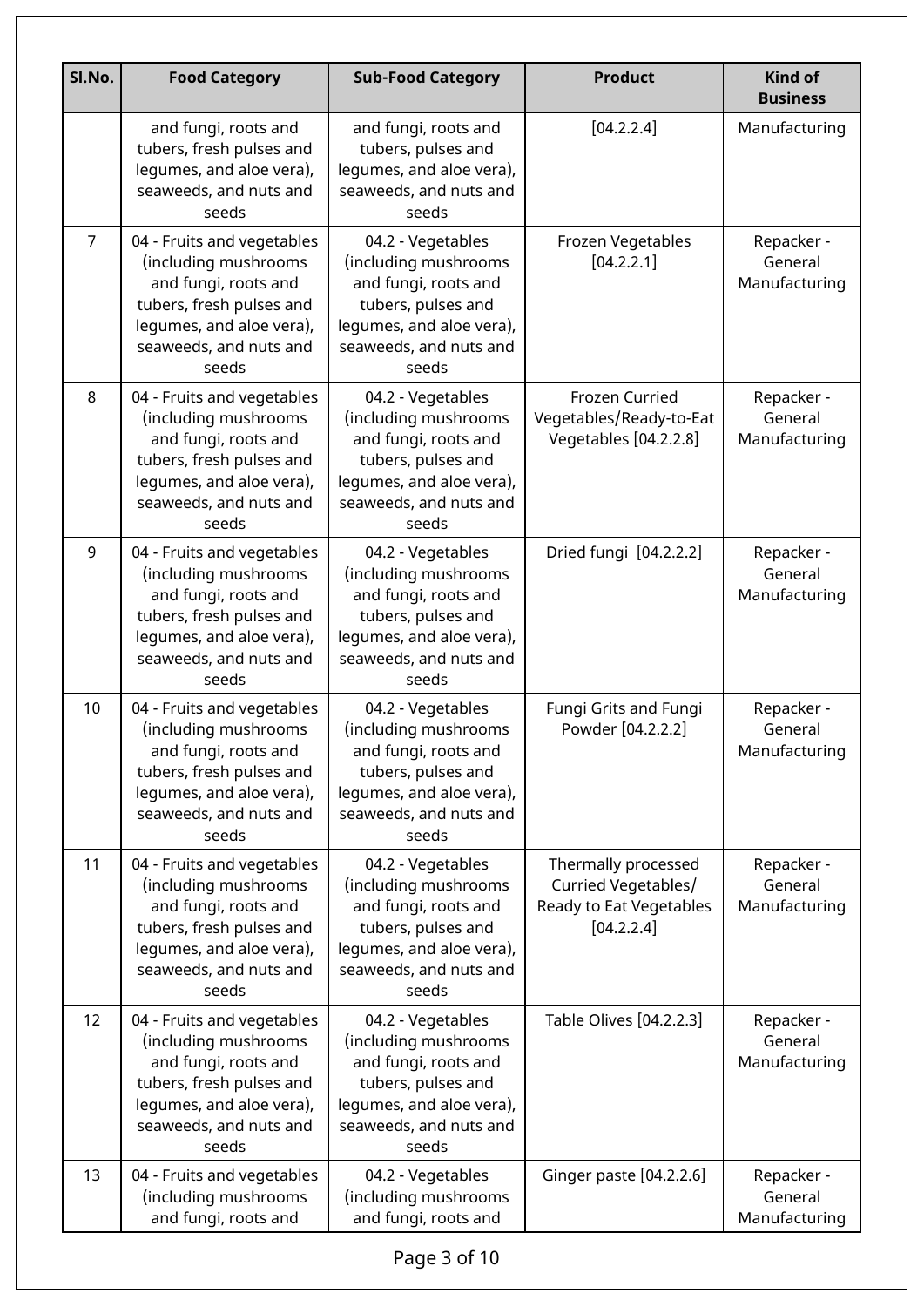| Sl.No. | <b>Food Category</b>                                                                                                                                                  | <b>Sub-Food Category</b>                                                                                                                               | <b>Product</b>                                                                                         | <b>Kind of</b><br><b>Business</b>      |
|--------|-----------------------------------------------------------------------------------------------------------------------------------------------------------------------|--------------------------------------------------------------------------------------------------------------------------------------------------------|--------------------------------------------------------------------------------------------------------|----------------------------------------|
|        | tubers, fresh pulses and<br>legumes, and aloe vera),<br>seaweeds, and nuts and<br>seeds                                                                               | tubers, pulses and<br>legumes, and aloe vera),<br>seaweeds, and nuts and<br>seeds                                                                      |                                                                                                        |                                        |
| 14     | 04 - Fruits and vegetables<br>(including mushrooms<br>and fungi, roots and<br>tubers, fresh pulses and<br>legumes, and aloe vera),<br>seaweeds, and nuts and<br>seeds | 04.2 - Vegetables<br>(including mushrooms<br>and fungi, roots and<br>tubers, pulses and<br>legumes, and aloe vera),<br>seaweeds, and nuts and<br>seeds | Sterilized Fungi [04.2.2.4]                                                                            | Repacker -<br>General<br>Manufacturing |
| 15     | 04 - Fruits and vegetables<br>(including mushrooms<br>and fungi, roots and<br>tubers, fresh pulses and<br>legumes, and aloe vera),<br>seaweeds, and nuts and<br>seeds | 04.2 - Vegetables<br>(including mushrooms<br>and fungi, roots and<br>tubers, pulses and<br>legumes, and aloe vera),<br>seaweeds, and nuts and<br>seeds | Quick Frozen Fungi<br>[04.2.2.1]                                                                       | Repacker -<br>General<br>Manufacturing |
| 16     | 04 - Fruits and vegetables<br>(including mushrooms<br>and fungi, roots and<br>tubers, fresh pulses and<br>legumes, and aloe vera),<br>seaweeds, and nuts and<br>seeds | 04.2 - Vegetables<br>(including mushrooms<br>and fungi, roots and<br>tubers, pulses and<br>legumes, and aloe vera),<br>seaweeds, and nuts and<br>seeds | Pickles made from<br>vegetables or other<br>edible plant material<br>including mushrooms<br>[04.2.2.3] | Repacker -<br>General<br>Manufacturing |
| 17     | 04 - Fruits and vegetables<br>(including mushrooms<br>and fungi, roots and<br>tubers, fresh pulses and<br>legumes, and aloe vera),<br>seaweeds, and nuts and<br>seeds | 04.2 - Vegetables<br>(including mushrooms<br>and fungi, roots and<br>tubers, pulses and<br>legumes, and aloe vera),<br>seaweeds, and nuts and<br>seeds | Fungi in olive oil and<br>other vegetable oils<br>[04.2.2.3]                                           | Repacker -<br>General<br>Manufacturing |
| 18     | 04 - Fruits and vegetables<br>(including mushrooms<br>and fungi, roots and<br>tubers, fresh pulses and<br>legumes, and aloe vera),<br>seaweeds, and nuts and<br>seeds | 04.2 - Vegetables<br>(including mushrooms<br>and fungi, roots and<br>tubers, pulses and<br>legumes, and aloe vera),<br>seaweeds, and nuts and<br>seeds | <b>Thermally Processed</b><br><b>Tomato Puree and Paste</b><br>[04.2.2.5]                              | Repacker -<br>General<br>Manufacturing |
| 19     | 04 - Fruits and vegetables<br>(including mushrooms<br>and fungi, roots and<br>tubers, fresh pulses and<br>legumes, and aloe vera),<br>seaweeds, and nuts and<br>seeds | 04.2 - Vegetables<br>(including mushrooms<br>and fungi, roots and<br>tubers, pulses and<br>legumes, and aloe vera),<br>seaweeds, and nuts and<br>seeds | Dehydrated Vegetables<br>[04.2.2.2]                                                                    | Repacker -<br>General<br>Manufacturing |
| 20     | 04 - Fruits and vegetables<br>(including mushrooms<br>and fungi, roots and<br>tubers, fresh pulses and                                                                | 04.2 - Vegetables<br>(including mushrooms<br>and fungi, roots and<br>tubers, pulses and                                                                | Dried Fungi Concentrate<br>[04.2.2.2]                                                                  | Repacker -<br>General<br>Manufacturing |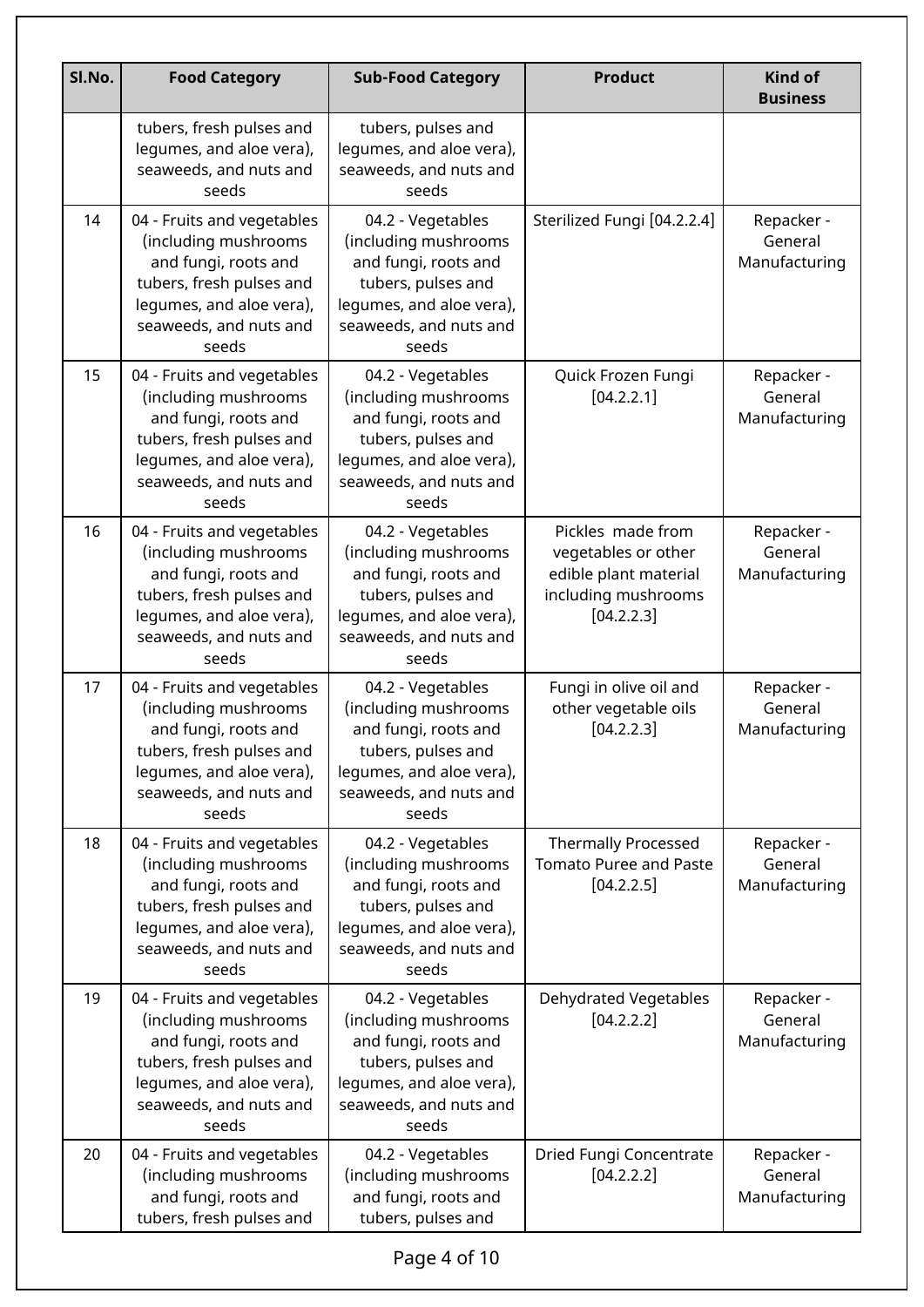| Sl.No. | <b>Food Category</b>                                                                                                                                                  | <b>Sub-Food Category</b>                                                                                                                               | <b>Product</b>                                                                                                                             | <b>Kind of</b><br><b>Business</b>      |
|--------|-----------------------------------------------------------------------------------------------------------------------------------------------------------------------|--------------------------------------------------------------------------------------------------------------------------------------------------------|--------------------------------------------------------------------------------------------------------------------------------------------|----------------------------------------|
|        | legumes, and aloe vera),<br>seaweeds, and nuts and<br>seeds                                                                                                           | legumes, and aloe vera),<br>seaweeds, and nuts and<br>seeds                                                                                            |                                                                                                                                            |                                        |
| 21     | 04 - Fruits and vegetables<br>(including mushrooms<br>and fungi, roots and<br>tubers, fresh pulses and<br>legumes, and aloe vera),<br>seaweeds, and nuts and<br>seeds | 04.2 - Vegetables<br>(including mushrooms<br>and fungi, roots and<br>tubers, pulses and<br>legumes, and aloe vera),<br>seaweeds, and nuts and<br>seeds | Cocoa Beans [04.2.2.7]                                                                                                                     | Repacker -<br>General<br>Manufacturing |
| 22     | 04 - Fruits and vegetables<br>(including mushrooms<br>and fungi, roots and<br>tubers, fresh pulses and<br>legumes, and aloe vera),<br>seaweeds, and nuts and<br>seeds | 04.2 - Vegetables<br>(including mushrooms<br>and fungi, roots and<br>tubers, pulses and<br>legumes, and aloe vera),<br>seaweeds, and nuts and<br>seeds | Fungi extract and Fungi<br>Concentrate [04.2.2.2]                                                                                          | Repacker -<br>General<br>Manufacturing |
| 23     | 04 - Fruits and vegetables<br>(including mushrooms<br>and fungi, roots and<br>tubers, fresh pulses and<br>legumes, and aloe vera),<br>seaweeds, and nuts and<br>seeds | 04.2 - Vegetables<br>(including mushrooms<br>and fungi, roots and<br>tubers, pulses and<br>legumes, and aloe vera),<br>seaweeds, and nuts and<br>seeds | Peanut Butter [04.2.2.5]                                                                                                                   | Repacker -<br>General<br>Manufacturing |
| 24     | 04 - Fruits and vegetables<br>(including mushrooms<br>and fungi, roots and<br>tubers, fresh pulses and<br>legumes, and aloe vera),<br>seaweeds, and nuts and<br>seeds | 04.2 - Vegetables<br>(including mushrooms<br>and fungi, roots and<br>tubers, pulses and<br>legumes, and aloe vera),<br>seaweeds, and nuts and<br>seeds | Fermented Fungi<br>[04.2.2.7]                                                                                                              | Repacker -<br>General<br>Manufacturing |
| 25     | 04 - Fruits and vegetables<br>(including mushrooms<br>and fungi, roots and<br>tubers, fresh pulses and<br>legumes, and aloe vera),<br>seaweeds, and nuts and<br>seeds | 04.2 - Vegetables<br>(including mushrooms<br>and fungi, roots and<br>tubers, pulses and<br>legumes, and aloe vera),<br>seaweeds, and nuts and<br>seeds | Pickles made from<br>combination of fruits or<br>vegetables or other<br>edible plant material<br>including mushrooms<br>(Mixed) [04.2.2.3] | Repacker -<br>General<br>Manufacturing |
| 26     | 04 - Fruits and vegetables<br>(including mushrooms<br>and fungi, roots and<br>tubers, fresh pulses and<br>legumes, and aloe vera),<br>seaweeds, and nuts and<br>seeds | 04.2 - Vegetables<br>(including mushrooms<br>and fungi, roots and<br>tubers, pulses and<br>legumes, and aloe vera),<br>seaweeds, and nuts and<br>seeds | Concentrated Vegetable<br>Pulp/Puree with<br>Preservatives for<br>industrial use only<br>[04.2.2.6]                                        | Repacker -<br>General<br>Manufacturing |
| 27     | 04 - Fruits and vegetables<br>(including mushrooms<br>and fungi, roots and<br>tubers, fresh pulses and<br>legumes, and aloe vera),                                    | 04.2 - Vegetables<br>(including mushrooms<br>and fungi, roots and<br>tubers, pulses and<br>legumes, and aloe vera),                                    | Pickled Fungi [04.2.2.7]                                                                                                                   | Repacker -<br>General<br>Manufacturing |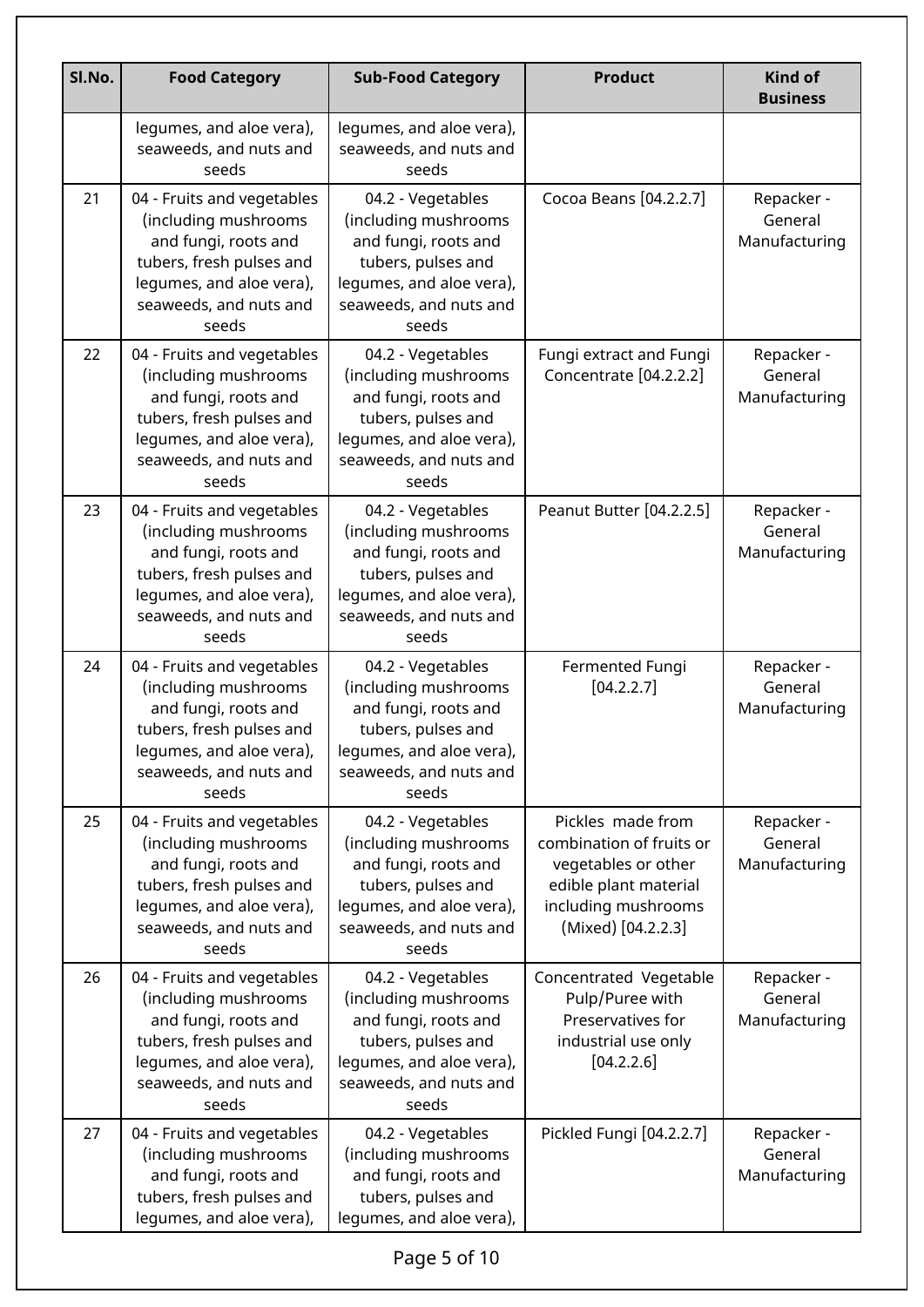| SI.No. | <b>Food Category</b>                                                 | <b>Sub-Food Category</b>        | <b>Product</b>                                         | Kind of<br><b>Business</b>             |
|--------|----------------------------------------------------------------------|---------------------------------|--------------------------------------------------------|----------------------------------------|
|        | seaweeds, and nuts and<br>seeds                                      | seaweeds, and nuts and<br>seeds |                                                        |                                        |
| 28     | 12 - Salts, spices, soups,<br>sauces, salads and protein<br>products | 12.5 - Soups and broths         | Soup Powders [12.5.2]                                  | Repacker -<br>General<br>Manufacturing |
| 29     | 12 - Salts, spices, soups,<br>sauces, salads and protein<br>products | 12.5 - Soups and broths         | <b>Thermally Processed</b><br>Vegetable Soups [12.5.1] | Repacker -<br>General<br>Manufacturing |

# **Kind Of Business: Trade/Retail - Marketer**

| SI.No. | Product(s)                                                                                                                                             |
|--------|--------------------------------------------------------------------------------------------------------------------------------------------------------|
|        | 04 - Fruits and vegetables (including mushrooms and fungi, roots and tubers, fresh pulses and<br>legumes, and aloe vera), seaweeds, and nuts and seeds |
|        | 16 - Prepared Foods                                                                                                                                    |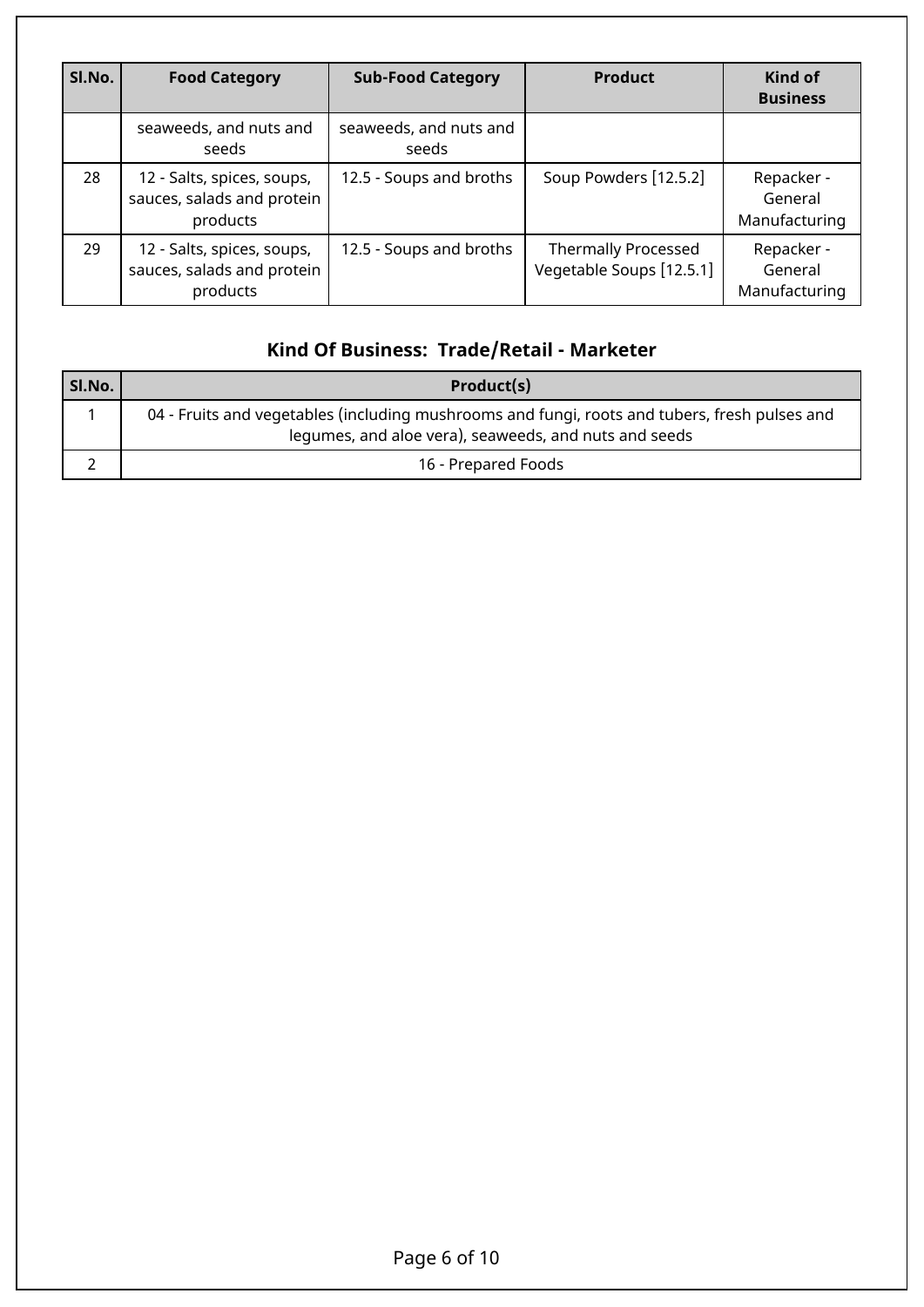#### <span id="page-6-0"></span>**Validation And Renewal Annexure**



## **Form C Government of Telangana Food Safety and Standards Authority of India License under FSS Act, 2006**



License Number: **13621012000042**

| <b>Validity From</b> | <b>Validity Upto</b> | <b>Issued On</b> | Fee Paid | <b>Type</b> |
|----------------------|----------------------|------------------|----------|-------------|
| 18-01-2021           | 17-01-2022           | 18-01-2021       | 3000 INR | New         |

**Note:**

- 1. **Application for renewal of License can be filed as early as 180 days prior to expiry date of License. You can file application for renewal or modification of License by login into FSSAI's Food Safety Compliance System(**<https://foscos.fssai.gov.in>**) with your user id and password or call us at 1800112100 for any clarification.**
- 2. **The Application for renewal of license shall be submitted 30 days prior to the expiry date mentioned above after which Rs. 100 per day will be charged up to the date of expiry.**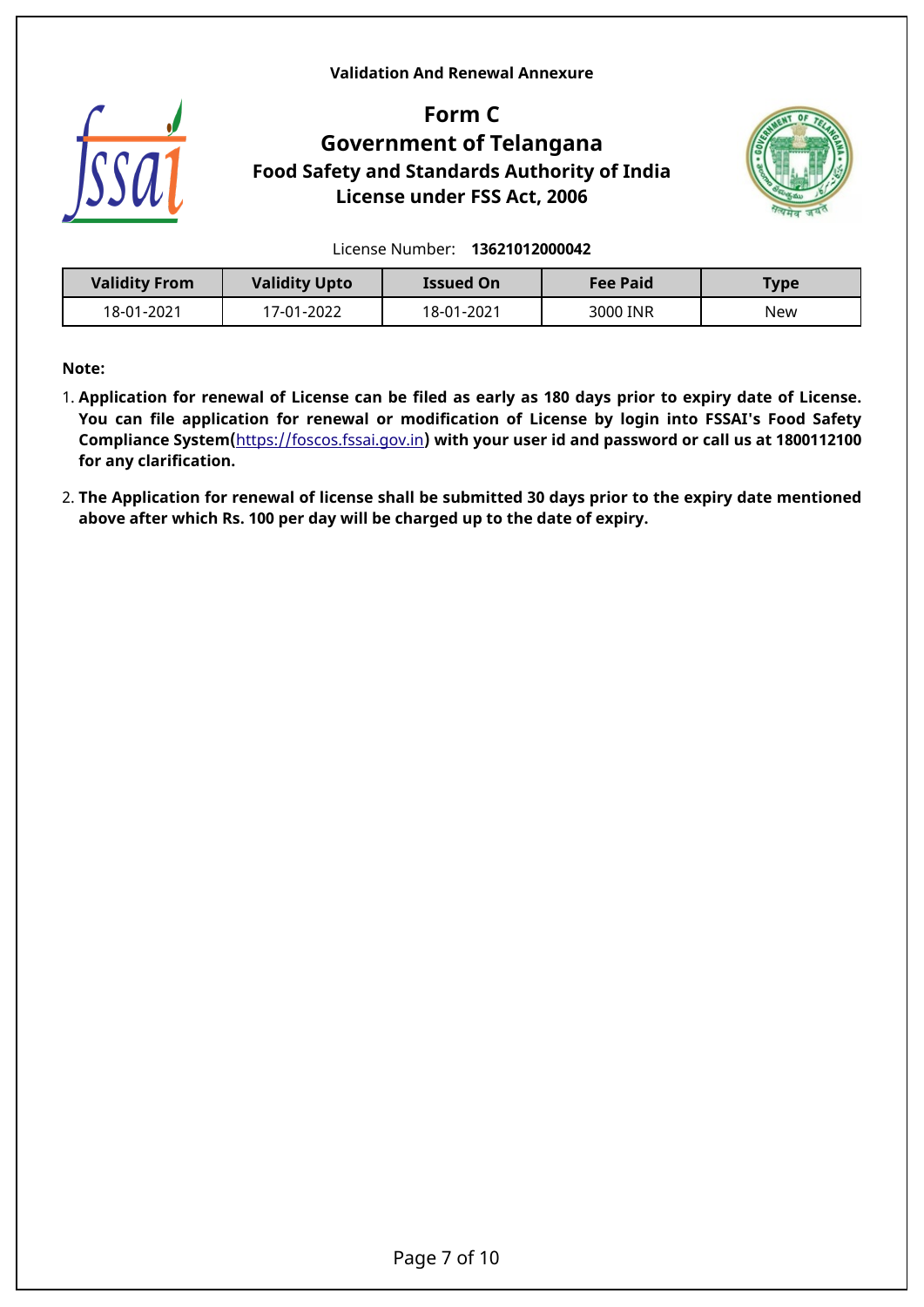

## <span id="page-7-0"></span>**Government of Telangana Food Safety and Standards Authority of India License under FSS Act, 2006**



|                                                                                                                                                |                   | License Number:          | 13621012000042                                                             |  |
|------------------------------------------------------------------------------------------------------------------------------------------------|-------------------|--------------------------|----------------------------------------------------------------------------|--|
| Person in charge of operations                                                                                                                 |                   |                          |                                                                            |  |
|                                                                                                                                                |                   |                          |                                                                            |  |
| Name:                                                                                                                                          | C A Y BANU PRIYA  | Qualification:           | <b>MSC</b>                                                                 |  |
| Contact<br>No:                                                                                                                                 | N/A               | Mobile No:               | 7032808009                                                                 |  |
| Email-ID:                                                                                                                                      | BP.SK@OUTLOOK.COM | Address:                 | 1-6-4 SRIRAM NAGAR COLONY ANUPURAM KAPRA<br>ECIL POST RANGAREDDY HYDERABAD |  |
| State:                                                                                                                                         | Telangana         | District:                | Hyderabad - East Zone                                                      |  |
| Pin Code:                                                                                                                                      | 500062            | Photo Id Card:           | Aadhar Card                                                                |  |
| Photo Id<br>No:                                                                                                                                | 506349402369      | Photo Id Expiry<br>Date: | N/A                                                                        |  |
| FoSTaC<br>No:                                                                                                                                  | Not Provided      |                          |                                                                            |  |
| Person responsible for complying with conditions of license (The person must be same as mentioned<br>in Form IX, as per FSS Regulations, 2011) |                   |                          |                                                                            |  |
| Name:                                                                                                                                          | C A Y BANU PRIYA  | Qualification:           | MSC                                                                        |  |

| Contact<br>No:  | N/A               | Mobile No:               | 7032808009                                                                 |
|-----------------|-------------------|--------------------------|----------------------------------------------------------------------------|
| $Email-ID:$     | BP.SK@OUTLOOK.COM | Address:                 | 1-6-4 SRIRAM NAGAR COLONY ANUPURAM KAPRA<br>ECIL POST RANGAREDDY HYDERABAD |
| State:          | Telangana         | District:                | Hyderabad - East Zone                                                      |
| Pin Code:       | 500062            | Photo Id Card:           | Aadhar Card                                                                |
| Photo Id<br>No: | 506349402369      | Photo Id Expiry<br>Date: | N/A                                                                        |

Place: Hyderabad – East Zone Issued On: 18-01-2021 (New License) **Designated Officer**

**Note: Any change in above details shall be immediately communicated to authorities. You can apply for modification of license for updation of details without any cost through Food Safety Compliance System (**<https://foscos.fssai.gov.in>**)**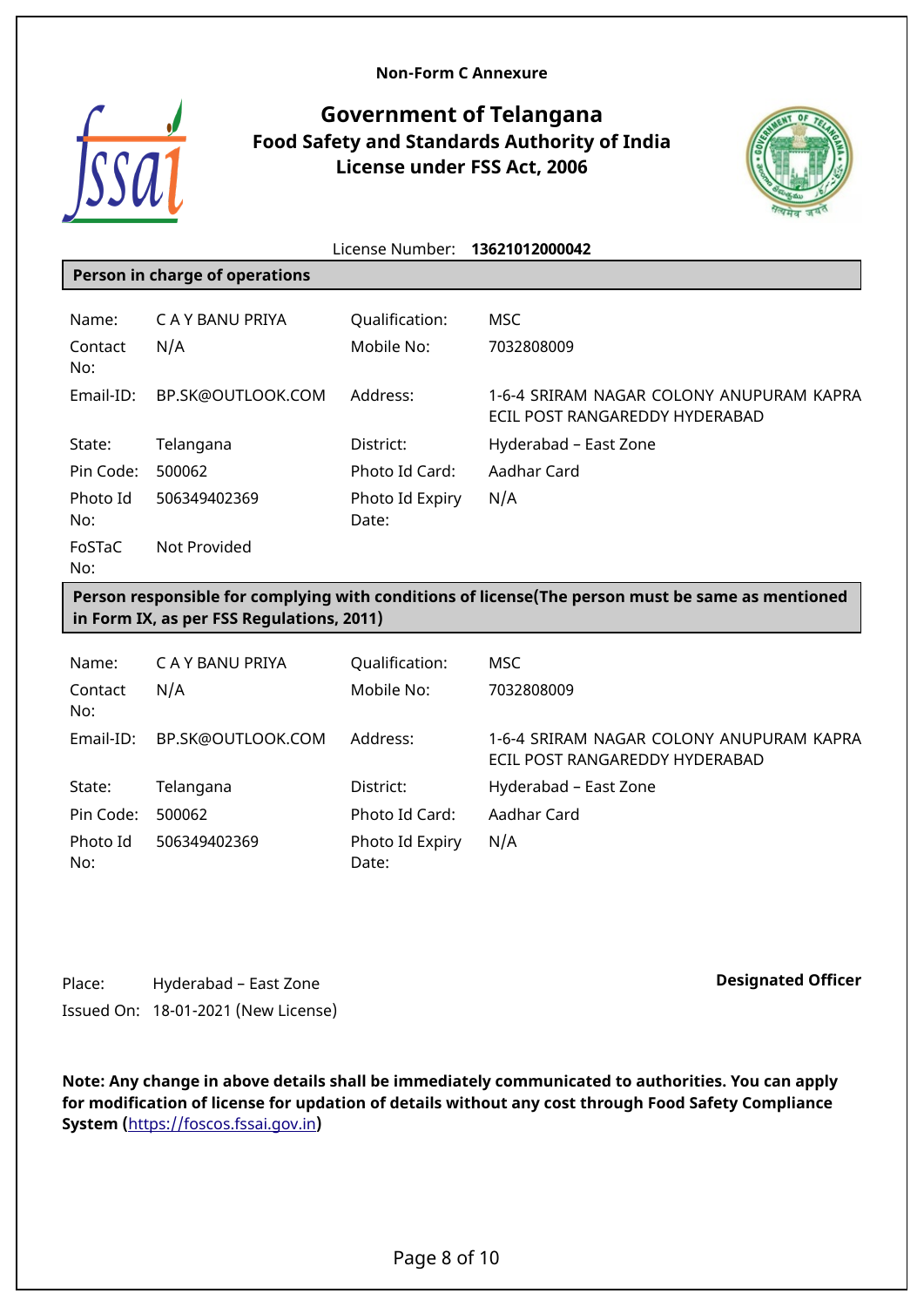# <span id="page-8-0"></span>**Condition of License**

All Food Business operators shall ensure that the following conditions are complied with at all times during the course of its Food Business.

### **Food Business Operators Shall:**

- 1. Display a true copy of the license granted in Form C shall at all time at a prominent place in the premises.
- 2. Give necessary access to licensing authorities or their authorized personnel to the premises.
- 3. Inform authorities about any change or modifications in activities.
- 4. Employ at least one technical person to supervise the production process. The person supervising the production process shall possess at least a degree in science with Chemistry/ Bio- chemistry/ Food and nutrition/ Microbiology or a degree or diploma in Food Technology/ Dairy Technology/ Dairy Microbiology/ Dairy chemistry/ Dairy engineering/ Oil technology/ Veterinary science / Hotel management & Catering technology or any degree or diploma in any other discipline related to the specific requirement of the business from a recognized university or institute or equivalent.
- 5. Furnish periodic annual return 1st April to 31 st March, with in 31 st May of each year. For collection/ handling/manufacturing of milk and milk product half yearly return also to be furnished as specified.
- 6. Ensure that no product other than the product indicated in the license / registration is produced in the unit.
- 7. Maintain factory's sanitary and hygienic standards and workers hygiene as specified in the schedule-4 according to the category of food business.
- 8. Maintain daily records of production, raw materials utilization and sales separately.
- 9. Ensure that the source and standards of raw material used are of optimum quality.
- 10. Food business operator shall not manufacture , store or expose for sale or permit the sale of any article of food in any premises not effectively separated to the satisfaction of the licensing authority from any privy, urine, sullage ,drain or place of storage of foul and waste matter
- 11. Ensure clean-in-place system (whatever necessary) for regular cleaning of machine & equipment.
- 12. Ensure testing of relevant chemical and/or microbiological contaminants in food products in accordance with these regulation as frequency as required on the basis of historical data and risk assessment to ensure production and delivery of safe food through own or NABLaccredited/ FSSAI recognized labs atleast once in six month.
- 13. Ensure that as much as possible the required temperature shall be maintained throughout the supply chain from the place of procurement or sourcing till it reaches the end consumer including chilling, transportation, storage etc.
- 14. The Manufacturer/ Importer/ Distributer shall buy and sell food products only from, or to , licensed / registered vendors and maintain record thereof.